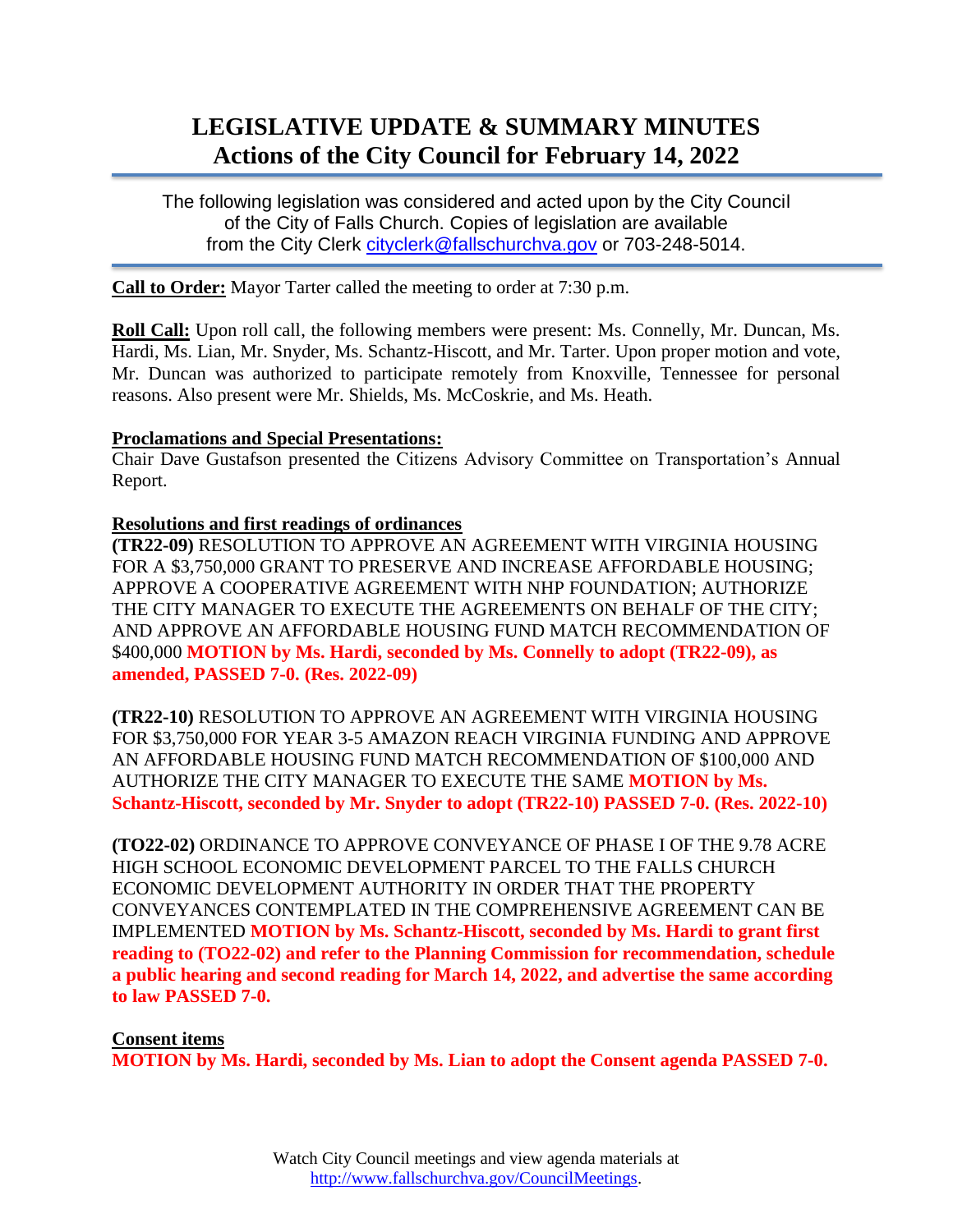**(TR22-11)** RESOLUTION TO APPROVE THE FY2022 SUBAWARD ANNUAL AGREEMENTS BETWEEN FAIRFAX COUNTY AND THE CITY OF FALLS CHURCH FOR RECEIPT OF FEDERAL COMMUNITY DEVELOPMENT BLOCK GRANT (CDBG) AND HOME INVESTMENT PARTNERSHIPS PROGRAM (HOME) FUNDS, ADOPT FY2022 FUNDING RECOMMENDATIONS, AND AUTHORIZE THE CITY MANAGER TO ENTER INTO THE ANNUAL SUBAWARD AGREEMENTS AND EXECUTE SUBRECIPIENT AGREEMENTS SUBJECT TO CITY ATTORNEY APPROVAL AS TO FORM **Adopted on Consent. (Res. 2022-11)**

AUTHORIZE THE PURCHASING AGENT, ON BEHALF OF THE CITY, TO AWARD CONTRACTS FOR AN INITIAL TERM OF TWELVE MONTHS FOR TRANSPORTATION PLANNING & ENGINEERING SERVICES WITH A. MORTON THOMAS & ASSOCIATES, INC.; GOROVE/SLADE ASSOCIATES, INC.; KIMLEY-HORN & ASSOCIATES, INC.; RINKER DESIGN ASSOCIATES, PC; RUMMEL, KLEPPER & KAHL, LLP; VANASSE HANGEN BRUSTLIN, INC.; VOLKERT, INC.; AND WALLACE MONTGOMERY & ASSOCIATES, LLP; AND TO RENEW THE CONTRACTS ANNUALLY FOR FOUR(4) ADDITIONAL ONE-YEAR TERMS, SUBJECT TO ANNUAL APPROPRIATION OF FUNDS **Authorized on Consent.**

AUTHORIZE THE PURCHASING AGENT, ON BEHALF OF THE CITY, TO AWARD CONTRACTS FOR AN INITIAL TERM OF TWELVE MONTHS FOR STORMWATER AND SANITARY SEWER ENGINEERING SERVICES TO AECOM TECHNICAL SERVICES, INC.; A. MORTON THOMAS AND ASSOCIATES, INC.; GKY & ASSOCIATES, INC.; AND KIMLEY-HORN AND ASSOCIATES, INC.; AND TO RENEW THESE CONTRACTS ANNUALLY FOR FOUR (4) ADDITIONAL ONE-YEAR TERMS, SUBJECT TO ANNUAL APPROPRIATION OF FUNDS **Authorized on Consent.**

**(TR22-08)** RESOLUTION TO AUTHORIZE THE CITY MANAGER TO APPROVE VDOT LAND USE PERMITS ON BEHALF OF THE CITY FOR NECESSARY PUBLIC WORKS AND PUBLIC UTILITY PROJECTS ALONG, ACROSS, AND UPON HIGHWAY SYSTEMS OF THE COMMONWEALTH OF VIRGINIA **Adopted on Consent. (Res. 2022-12)**

# **APPROVAL OF MINUTES OF PREVIOUS MEETINGS**

Upon proper motion the minutes of November 12, 2019 and January 10, 2002 were approved pending any typographical edits.

## **CLOSED SESSION**

Upon proper motion, at 8:56 p.m., City Council entered closed session pursuant to Virginia Code § 2.2-3711.A.(8) for "consultation with legal counsel employed or retained by a public body regarding specific legal matters requiring the provision of legal advice by such counsel" [Legal advice regarding a request for funding assistance to acquire property in the City.] Upon proper motion, City Council reconvened in open session at 9:40 p.m.

# **Adjournment**

Upon proper motion, the meeting was adjourned at 9:41 p.m.